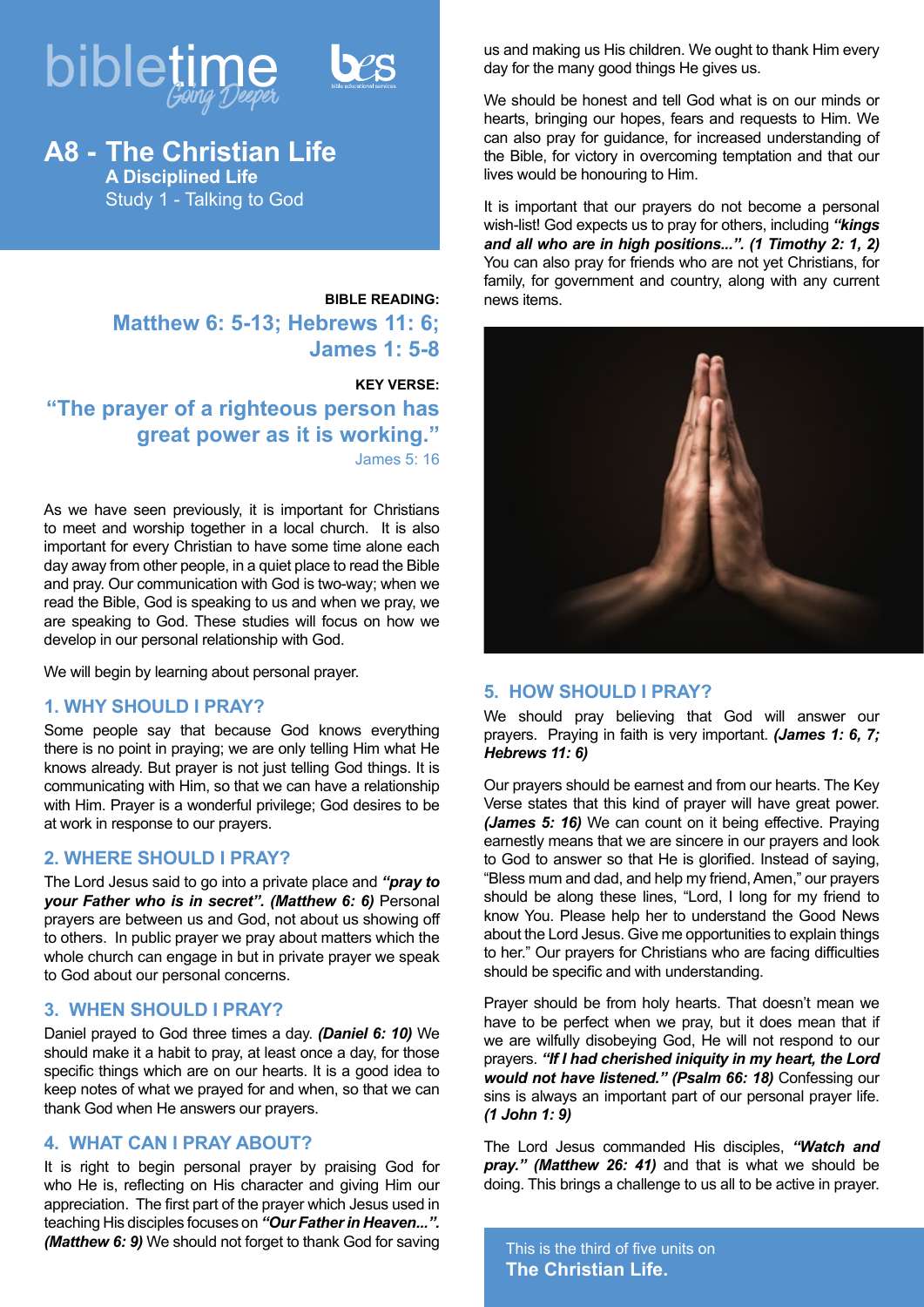



# **A8 - The Christian Life A Disciplined Life** Study 2 - Listening to God

**BIBLE READING: Psalm 19: 7-14**

### **KEY VERSES:**

**"Make me to know Your ways O Lord, teach me Your paths. Lead me in Your truth and teach me, for You are the God of my salvation…"** Psalm 25: 4, 5

In the previous study we looked at the incredible privilege we have to be able to speak to God in prayer. We now turn to consider how God speaks to us through His Word.

*Hebrews 1: 1* tells us that in Old Testament times God spoke to people in various ways through the prophets. The prophets brought messages from God to the people and spoke on His behalf. The Lord gave His word to the prophets in various ways, including direct speech, dreams, and visions.

In New Testament times God spoke to men and women through His Son, the Lord Jesus. *(Hebrews 1: 2)* This was done during Jesus' time on earth. Jesus was *"the Word"*  who *"dwelt among us". (John 1: 14)* He told people the things they needed to know about God. Then God, through the Holy Spirit, caused men to remember and write down the words and miracles of Jesus. In this way, people who hadn't seen Him or heard Him could know what He had said. He also revealed other things by the Holy Spirit to the apostles, who wrote them down. These writings were collected together to form a book, or series of books, called the Bible.

God speaks to us today when we read the Bible. He speaks to us by helping us understand the meaning of the words He has written. Through His Holy Spirit, the words teach us, rebuke us, correct us, inspire us and guide us. *(2 Timothy 3: 16, 17)* The Bible contains everything we need to know to be saved and live the Christian life. *(2 Peter 1: 3)* 

As well as listening to the teaching of God's Word in church, it is important for all Christians to take some time each day to read the Bible on a personal basis. Start by setting aside a short time each day to find a quiet place to read the Bible and pray. Mornings are a good time to meet with God when your mind is fresh and uncluttered from the busyness of the day. You may not be a 'morning person', however, and prefer to read and pray at another time of day - find a time that works best for you!

Pray first and ask God to help you understand what you are going to read. We have previously suggested that Bible books such as the Gospel of John, Acts of the Apostles and

Genesis are good places to begin to read. Have a notebook and a pen beside you to write down things that you learn or questions you want to ask. Many people find it beneficial to use daily Bible reading notes, along with their Bible. A wide range of Bible reading notes are available in print and online. Here are a few suggestions:

#### Our Daily Bread: https://odb.org/

Scripture Union: https://content.scriptureunion.org.uk/biblereading-guides

Bible Reading Fellowship: https://www.brfonline.org.uk/ pages/bible-reading-notes-at-a-glance

There is no set formula for having a Quiet Time with God each day - it is about developing a relationship with Him. However you may find the following steps helpful:

- 1. Pray and ask God to help you understand what you are about to read.
- 2. Read the Bible passage selected for the day.
- 3. Think / meditate on what you have read. Re-read the Bible passage again slowly, if you find that helpful. You may want to consider the following questions (see A1 Study 4):

What does the passage tell me:

- a) about who God is and what He does? b) about the Lord Jesus Christ? c) about my salvation? d) about the kind of life I should live to please God?
- 4. Write down what you think God is saying to you through the Bible reading. Write down anything you have learned or any questions that you have.
- 5. If you are using Bible reading notes, read them at this point.
- 6. Thank God for what He has taught you through your reading. You may want to use the words of Scripture or the concepts which they contain as a basis for prayer. You can then continue your personal time of prayer as outlined in Study 1.



This is the third of five units on **The Christian Life.**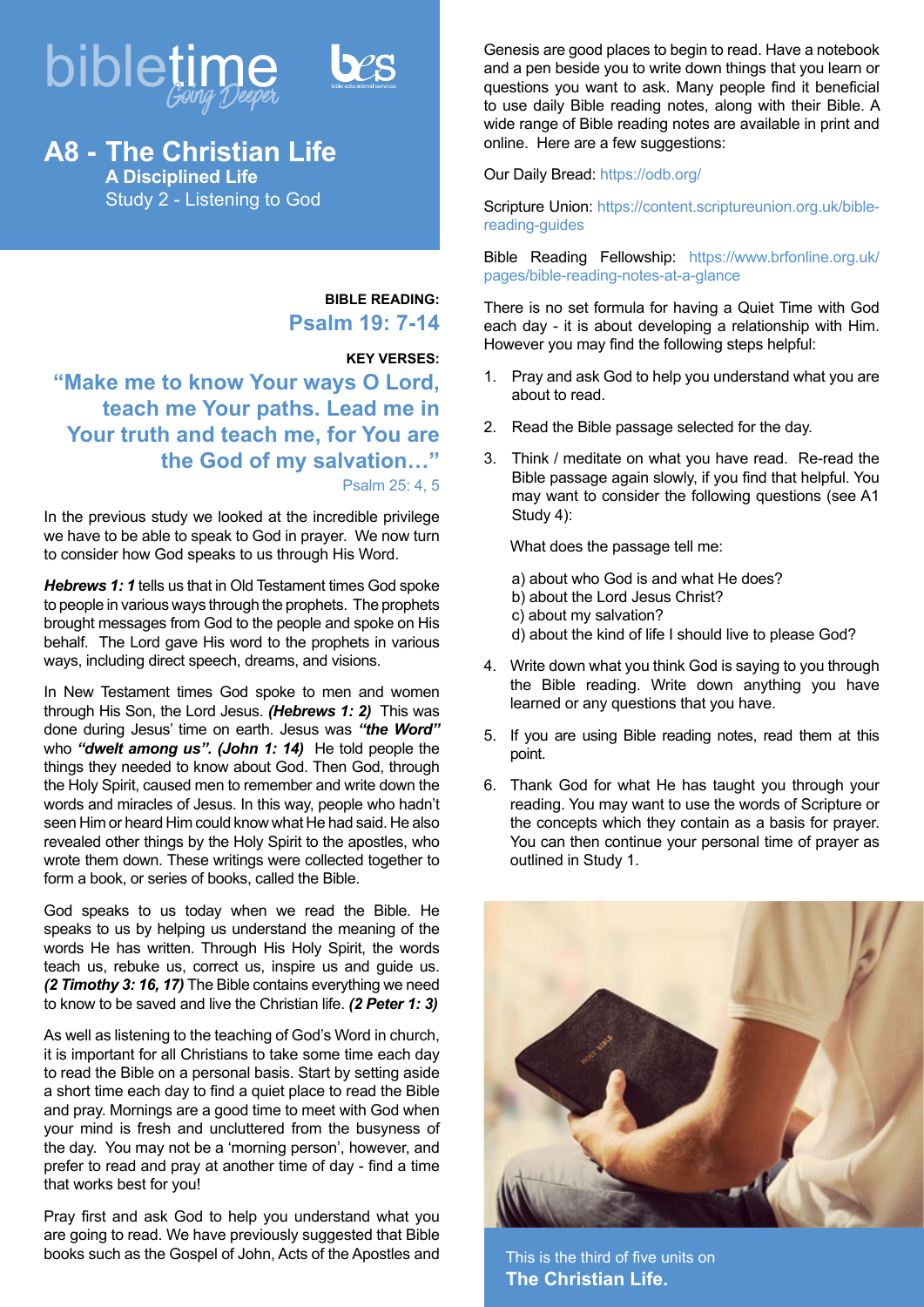# **Answer Sheet**

Leader's Comments:

## **A8 - The Christian Life A Disciplined Life** Study 1 - Talking to God

### Name: Address: Return address on back of answer sheet

 $\_$  ,  $\_$  ,  $\_$  ,  $\_$  ,  $\_$  ,  $\_$  ,  $\_$  ,  $\_$  ,  $\_$  ,  $\_$  ,  $\_$  ,  $\_$  ,  $\_$  ,  $\_$  ,  $\_$  ,  $\_$  ,  $\_$  ,  $\_$  ,  $\_$  ,  $\_$  ,  $\_$  ,  $\_$  ,  $\_$  ,  $\_$  ,  $\_$  ,  $\_$  ,  $\_$  ,  $\_$  ,  $\_$  ,  $\_$  ,  $\_$  ,  $\_$  ,  $\_$  ,  $\_$  ,  $\_$  ,  $\_$  ,  $\_$  ,  $\_$  ,  $\_$  ,  $\_$  ,  $\_$  ,  $\_$  ,  $\_$  ,  $\_$  ,  $\_$  ,  $\_$  ,  $\_$  ,  $\_$  ,  $\_$  ,  $\_$  ,  $\_$  ,  $\_$  ,  $\_$  ,  $\_$  ,  $\_$  ,  $\_$  ,  $\_$  ,  $\_$  ,  $\_$  ,  $\_$  ,  $\_$  ,  $\_$  ,  $\_$  ,  $\_$  ,  $\_$  ,  $\_$  ,  $\_$  ,  $\_$  ,  $\_$  ,  $\_$  ,  $\_$  ,  $\_$  ,  $\_$  ,  $\_$  ,

**1. How would you answer someone who said that there is no point in praying because God knows everything anyway?** 

| 2. |  | Read Matthew 6: 5-13 again. |  |  |  |
|----|--|-----------------------------|--|--|--|
|----|--|-----------------------------|--|--|--|

| b) Why did they do this?                                                     |  |
|------------------------------------------------------------------------------|--|
| c) In contrast to "the hypocrites", how were the disciples of Jesus to pray? |  |

 $\_$  ,  $\_$  ,  $\_$  ,  $\_$  ,  $\_$  ,  $\_$  ,  $\_$  ,  $\_$  ,  $\_$  ,  $\_$  ,  $\_$  ,  $\_$  ,  $\_$  ,  $\_$  ,  $\_$  ,  $\_$  ,  $\_$  ,  $\_$  ,  $\_$  ,  $\_$  ,  $\_$  ,  $\_$  ,  $\_$  ,  $\_$  ,  $\_$  ,  $\_$  ,  $\_$  ,  $\_$  ,  $\_$  ,  $\_$  ,  $\_$  ,  $\_$  ,  $\_$  ,  $\_$  ,  $\_$  ,  $\_$  ,  $\_$  ,

 $\_$  ,  $\_$  ,  $\_$  ,  $\_$  ,  $\_$  ,  $\_$  ,  $\_$  ,  $\_$  ,  $\_$  ,  $\_$  ,  $\_$  ,  $\_$  ,  $\_$  ,  $\_$  ,  $\_$  ,  $\_$  ,  $\_$  ,  $\_$  ,  $\_$  ,  $\_$  ,  $\_$  ,  $\_$  ,  $\_$  ,  $\_$  ,  $\_$  ,  $\_$  ,  $\_$  ,  $\_$  ,  $\_$  ,  $\_$  ,  $\_$  ,  $\_$  ,  $\_$  ,  $\_$  ,  $\_$  ,  $\_$  ,  $\_$  ,

e) Which phrase in the Lord's Prayer refers to asking God to meet our needs each day?

# **3. 'Daniel was a man of prayer.'**

| a) How frequently did he pray each day? (Daniel 6: 10)      |  |
|-------------------------------------------------------------|--|
| b) What two things did Daniel thank God for? (Daniel 2: 23) |  |
| c) Write a list of things which YOU could thank God for.    |  |

 $\_$  ,  $\_$  ,  $\_$  ,  $\_$  ,  $\_$  ,  $\_$  ,  $\_$  ,  $\_$  ,  $\_$  ,  $\_$  ,  $\_$  ,  $\_$  ,  $\_$  ,  $\_$  ,  $\_$  ,  $\_$  ,  $\_$  ,  $\_$  ,  $\_$  ,  $\_$  ,  $\_$  ,  $\_$  ,  $\_$  ,  $\_$  ,  $\_$  ,  $\_$  ,  $\_$  ,  $\_$  ,  $\_$  ,  $\_$  ,  $\_$  ,  $\_$  ,  $\_$  ,  $\_$  ,  $\_$  ,  $\_$  ,  $\_$  ,

 $\_$  ,  $\_$  ,  $\_$  ,  $\_$  ,  $\_$  ,  $\_$  ,  $\_$  ,  $\_$  ,  $\_$  ,  $\_$  ,  $\_$  ,  $\_$  ,  $\_$  ,  $\_$  ,  $\_$  ,  $\_$  ,  $\_$  ,  $\_$  ,  $\_$  ,  $\_$  ,  $\_$  ,  $\_$  ,  $\_$  ,  $\_$  ,  $\_$  ,  $\_$  ,  $\_$  ,  $\_$  ,  $\_$  ,  $\_$  ,  $\_$  ,  $\_$  ,  $\_$  ,  $\_$  ,  $\_$  ,  $\_$  ,  $\_$  ,

 $\_$  ,  $\_$  ,  $\_$  ,  $\_$  ,  $\_$  ,  $\_$  ,  $\_$  ,  $\_$  ,  $\_$  ,  $\_$  ,  $\_$  ,  $\_$  ,  $\_$  ,  $\_$  ,  $\_$  ,  $\_$  ,  $\_$  ,  $\_$  ,  $\_$  ,  $\_$  ,  $\_$  ,  $\_$  ,  $\_$  ,  $\_$  ,  $\_$  ,  $\_$  ,  $\_$  ,  $\_$  ,  $\_$  ,  $\_$  ,  $\_$  ,  $\_$  ,  $\_$  ,  $\_$  ,  $\_$  ,  $\_$  ,  $\_$  ,

# **4. Answer the following questions:**

a) What do you think "let him ask in faith" means? (James 1: 6)

b) Why is faith so important when we pray? *(Hebrews 11: 6)* 

# **5. Read** *1 Timothy 2: 1, 2* **again.**

a) There are several different words used for 'talking to God'. Which words in *verse 1* would you connect with the kinds of prayer in the phrases below?

 $\_$  ,  $\_$  ,  $\_$  ,  $\_$  ,  $\_$  ,  $\_$  ,  $\_$  ,  $\_$  ,  $\_$  ,  $\_$  ,  $\_$  ,  $\_$  ,  $\_$  ,  $\_$  ,  $\_$  ,  $\_$  ,  $\_$  ,  $\_$  ,  $\_$  ,  $\_$  ,  $\_$  ,  $\_$  ,  $\_$  ,  $\_$  ,  $\_$  ,  $\_$  ,  $\_$  ,  $\_$  ,  $\_$  ,  $\_$  ,  $\_$  ,  $\_$  ,  $\_$  ,  $\_$  ,  $\_$  ,  $\_$  ,  $\_$  ,

 $\_$  ,  $\_$  ,  $\_$  ,  $\_$  ,  $\_$  ,  $\_$  ,  $\_$  ,  $\_$  ,  $\_$  ,  $\_$  ,  $\_$  ,  $\_$  ,  $\_$  ,  $\_$  ,  $\_$  ,  $\_$  ,  $\_$  ,  $\_$  ,  $\_$  ,  $\_$  ,  $\_$  ,  $\_$  ,  $\_$  ,  $\_$  ,  $\_$  ,  $\_$  ,  $\_$  ,  $\_$  ,  $\_$  ,  $\_$  ,  $\_$  ,  $\_$  ,  $\_$  ,  $\_$  ,  $\_$  ,  $\_$  ,  $\_$  ,  $\_$  ,  $\_$  ,  $\_$  ,  $\_$  ,  $\_$  ,  $\_$  ,  $\_$  ,  $\_$  ,  $\_$  ,  $\_$  ,  $\_$  ,  $\_$  ,  $\_$  ,  $\_$  ,  $\_$  ,  $\_$  ,  $\_$  ,  $\_$  ,  $\_$  ,  $\_$  ,  $\_$  ,  $\_$  ,  $\_$  ,  $\_$  ,  $\_$  ,  $\_$  ,  $\_$  ,  $\_$  ,  $\_$  ,  $\_$  ,  $\_$  ,  $\_$  ,  $\_$  ,  $\_$  ,  $\_$  ,  $\_$  ,  $\_$  ,

- being grateful to God
- praying for other people \_\_\_\_\_\_\_\_\_\_\_\_\_\_\_\_\_\_\_\_\_\_\_\_\_\_\_\_\_\_\_\_\_\_\_\_\_\_\_\_\_\_\_\_\_\_\_\_\_\_\_\_\_\_\_\_\_\_\_\_\_\_\_\_\_
- asking God to supply needs
- b) Whom are we specifically asked to pray for?

c) Name a couple of people in these categories in your country whom you could pray for.

# **6. Explain in your own words what** *Psalm 66: 18* **means.**

**/3**

**/6**

**/3**

**/5**

**/6**

**/2**

**THINK:** Have you learned something new about personal prayer in this study that you can put into practice from now on?

**TOTAL = 725**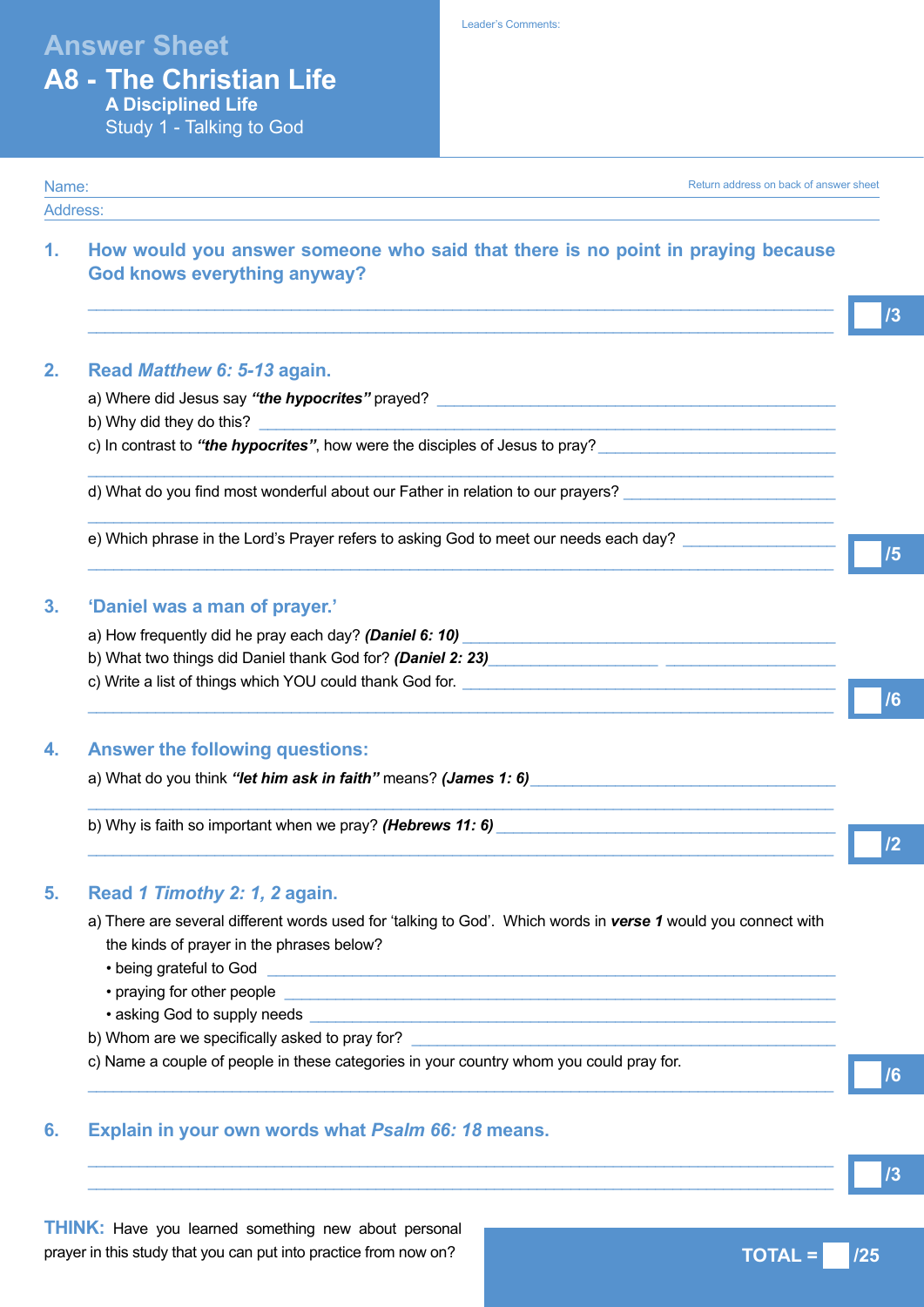# **Answer Sheet**

**A8 - The Christian Life A Disciplined Life** Study 2 - Listening to God

Leader's Comments:

| Finish these sentences to explain how we can communicate with God:                                                                                                                                                                   |                                                                                                                                                                                                                                                                                                                                                     |  |
|--------------------------------------------------------------------------------------------------------------------------------------------------------------------------------------------------------------------------------------|-----------------------------------------------------------------------------------------------------------------------------------------------------------------------------------------------------------------------------------------------------------------------------------------------------------------------------------------------------|--|
|                                                                                                                                                                                                                                      |                                                                                                                                                                                                                                                                                                                                                     |  |
| b) When we read the Bible <b>Solution Contract the Contract of the Contract of Contract Contract of Contract Contract Contract of Contract Contract Contract Contract Contract Contract Contract Contract Contract Contract Cont</b> |                                                                                                                                                                                                                                                                                                                                                     |  |
| <b>Read 1 Samuel 3: 1-14.</b>                                                                                                                                                                                                        |                                                                                                                                                                                                                                                                                                                                                     |  |
|                                                                                                                                                                                                                                      |                                                                                                                                                                                                                                                                                                                                                     |  |
|                                                                                                                                                                                                                                      |                                                                                                                                                                                                                                                                                                                                                     |  |
| c) What did he say when he eventually answered the Lord? (1 Samuel 3: 10)                                                                                                                                                            | /6                                                                                                                                                                                                                                                                                                                                                  |  |
| <b>Answer TRUE or FALSE:</b>                                                                                                                                                                                                         |                                                                                                                                                                                                                                                                                                                                                     |  |
| a) Today God speaks mainly to us through dreams.                                                                                                                                                                                     |                                                                                                                                                                                                                                                                                                                                                     |  |
| b) The Holy Spirit guided the men who wrote down the words which the Lord Jesus had spoken.                                                                                                                                          |                                                                                                                                                                                                                                                                                                                                                     |  |
| c) The Bible is the chief way in which God speaks today.                                                                                                                                                                             |                                                                                                                                                                                                                                                                                                                                                     |  |
| e) Reading the Bible once a week is sufficient.                                                                                                                                                                                      |                                                                                                                                                                                                                                                                                                                                                     |  |
| f) Morning is the only time we can meet with God.                                                                                                                                                                                    | /6                                                                                                                                                                                                                                                                                                                                                  |  |
| verses, write down three effects which the Bible can have on us - if we read it!                                                                                                                                                     |                                                                                                                                                                                                                                                                                                                                                     |  |
|                                                                                                                                                                                                                                      |                                                                                                                                                                                                                                                                                                                                                     |  |
|                                                                                                                                                                                                                                      |                                                                                                                                                                                                                                                                                                                                                     |  |
|                                                                                                                                                                                                                                      | 16                                                                                                                                                                                                                                                                                                                                                  |  |
|                                                                                                                                                                                                                                      | <u> 1989 - Johann Stoff, amerikansk politiker (d. 1989)</u><br>d) It is impossible for anyone to understand the Bible properly without the help of the Holy Spirit.<br>In Psalm 19: 7-11 there are several names, such as "the law", "the testimony", "the<br>commandment". These words all stand for 'the Word of God', or 'the Bible'. From these |  |

# **5. Read** *Luke 10: 38-42***.**

| b) What did Martha do?                              |  |
|-----------------------------------------------------|--|
| c) What did the Lord Jesus say about Mary's choice? |  |
| d) How can we follow Mary's good example?           |  |

**THINK:**Am I spending time with God each day in prayer and Bible reading? Do I need to adjust my schedule to make sure that happens?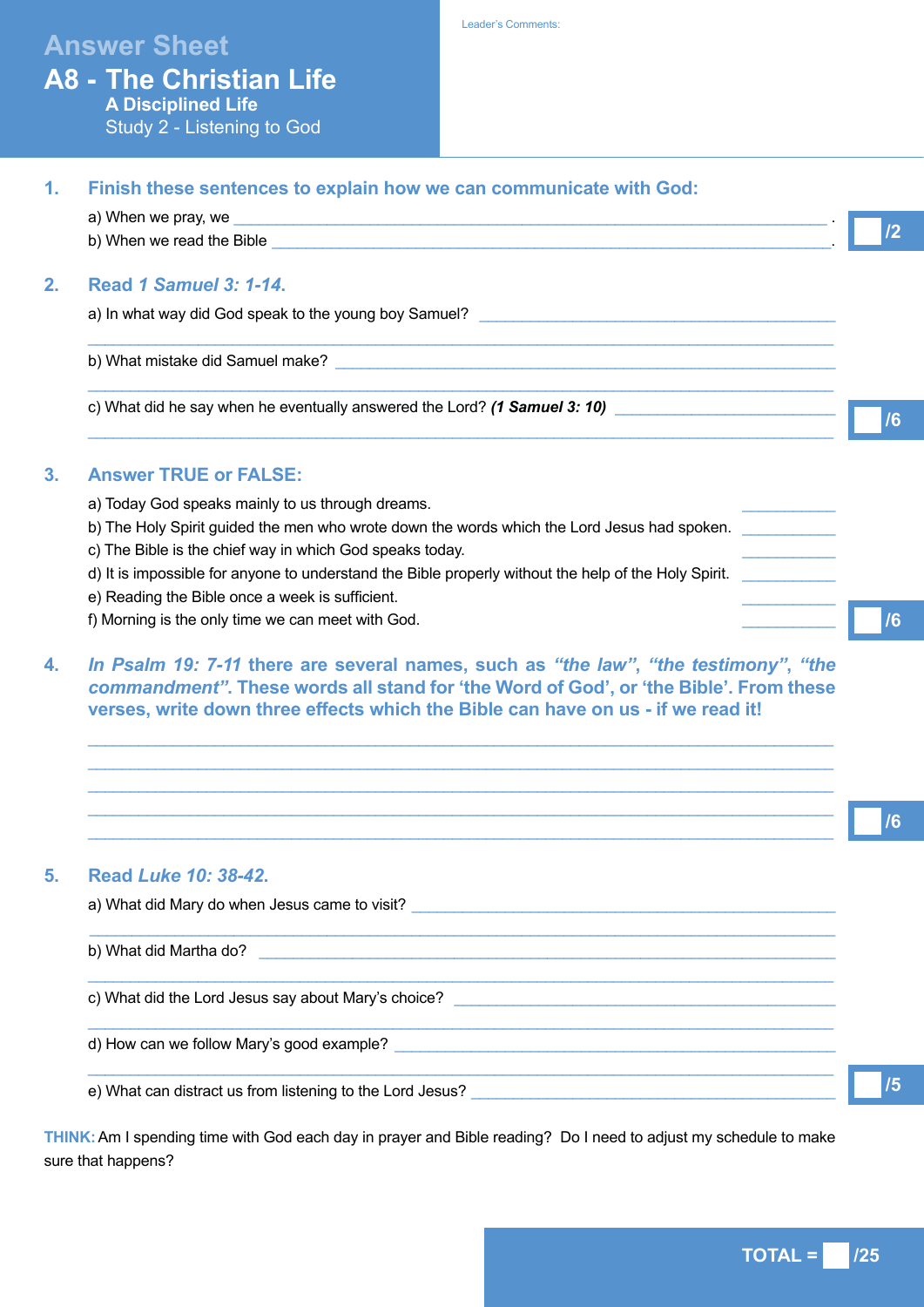# **Answer Sheet**

**A8 - The Christian Life**

| <b>A Disciplined Life</b><br>Study 3 - Learning about God                                                                                                            |
|----------------------------------------------------------------------------------------------------------------------------------------------------------------------|
| Why do you think it is important to study the Bible, not just to read it?                                                                                            |
| ,我们也不能在这里的时候,我们也不能在这里的时候,我们也不能会在这里的时候,我们也不能会在这里的时候,我们也不能会在这里的时候,我们也不能会在这里的时候,我们也                                                                                     |
| In what way can a commentary help us in our study of the Bible?                                                                                                      |
| ,我们也不能在这里的时候,我们也不能在这里的时候,我们也不能会在这里的时候,我们也不能会在这里的时候,我们也不能会在这里的时候,我们也不能会在这里的时候,我们也<br>,我们也不能在这里的时候,我们也不能在这里的时候,我们也不能会在这里的时候,我们也不能会在这里的时候,我们也不能会在这里的时候,我们也不能会在这里的时候,我们也 |
| Read Acts 17: 10-12 again.                                                                                                                                           |
| a) Why do you think the people of Berea were said to be "more noble" than those in Thessalonica?                                                                     |
| b) In what way are the Christians at Berea a good example for us today?                                                                                              |
| Read 2 Timothy 2: 15-18 again.                                                                                                                                       |
| a) What are the characteristics of "a worker who has no need to be ashamed"?                                                                                         |
| <u> 1989 - Johann Stoff, amerikansk politiker (d. 1989)</u>                                                                                                          |
| c) What are the names of the two men who had "swerved from the truth"?                                                                                               |
|                                                                                                                                                                      |
| Read Ephesians 4: 14, 15.                                                                                                                                            |
| a) How does Paul describe people who are impacted by false teaching?                                                                                                 |
|                                                                                                                                                                      |
|                                                                                                                                                                      |

# a) When did Timothy first hear the Word of God? \_\_\_\_\_\_\_\_\_\_\_\_\_\_\_\_\_\_\_\_\_\_\_\_\_\_\_\_\_\_\_\_\_  $\_$  ,  $\_$  ,  $\_$  ,  $\_$  ,  $\_$  ,  $\_$  ,  $\_$  ,  $\_$  ,  $\_$  ,  $\_$  ,  $\_$  ,  $\_$  ,  $\_$  ,  $\_$  ,  $\_$  ,  $\_$  ,  $\_$  ,  $\_$  ,  $\_$  ,  $\_$  ,  $\_$  ,  $\_$  ,  $\_$  ,  $\_$  ,  $\_$  ,  $\_$  ,  $\_$  ,  $\_$  ,  $\_$  ,  $\_$  ,  $\_$  ,  $\_$  ,  $\_$  ,  $\_$  ,  $\_$  ,  $\_$  ,  $\_$  , b) How is Timothy to use the Word of God? \_\_\_\_\_\_\_\_\_\_\_\_\_\_\_\_\_\_\_\_\_\_\_\_\_\_\_\_\_\_\_\_\_\_\_\_\_\_\_\_\_\_\_\_\_\_\_\_\_\_\_\_\_  $\_$  ,  $\_$  ,  $\_$  ,  $\_$  ,  $\_$  ,  $\_$  ,  $\_$  ,  $\_$  ,  $\_$  ,  $\_$  ,  $\_$  ,  $\_$  ,  $\_$  ,  $\_$  ,  $\_$  ,  $\_$  ,  $\_$  ,  $\_$  ,  $\_$  ,  $\_$  ,  $\_$  ,  $\_$  ,  $\_$  ,  $\_$  ,  $\_$  ,  $\_$  ,  $\_$  ,  $\_$  ,  $\_$  ,  $\_$  ,  $\_$  ,  $\_$  ,  $\_$  ,  $\_$  ,  $\_$  ,  $\_$  ,  $\_$  , c) What benefits would result from it?  $\_$  ,  $\_$  ,  $\_$  ,  $\_$  ,  $\_$  ,  $\_$  ,  $\_$  ,  $\_$  ,  $\_$  ,  $\_$  ,  $\_$  ,  $\_$  ,  $\_$  ,  $\_$  ,  $\_$  ,  $\_$  ,  $\_$  ,  $\_$  ,  $\_$  ,  $\_$  ,  $\_$  ,  $\_$  ,  $\_$  ,  $\_$  ,  $\_$  ,  $\_$  ,  $\_$  ,  $\_$  ,  $\_$  ,  $\_$  ,  $\_$  ,  $\_$  ,  $\_$  ,  $\_$  ,  $\_$  ,  $\_$  ,  $\_$  ,

**THINK:** Am I prepared to take the time to study the Bible seriously and become *"a worker who has no need to be ashamed, rightly handling the word of truth?"*

 $TOTAL = 125$ 

**/3**

**/2**

**/4**

**/8**

**/3**

**/5**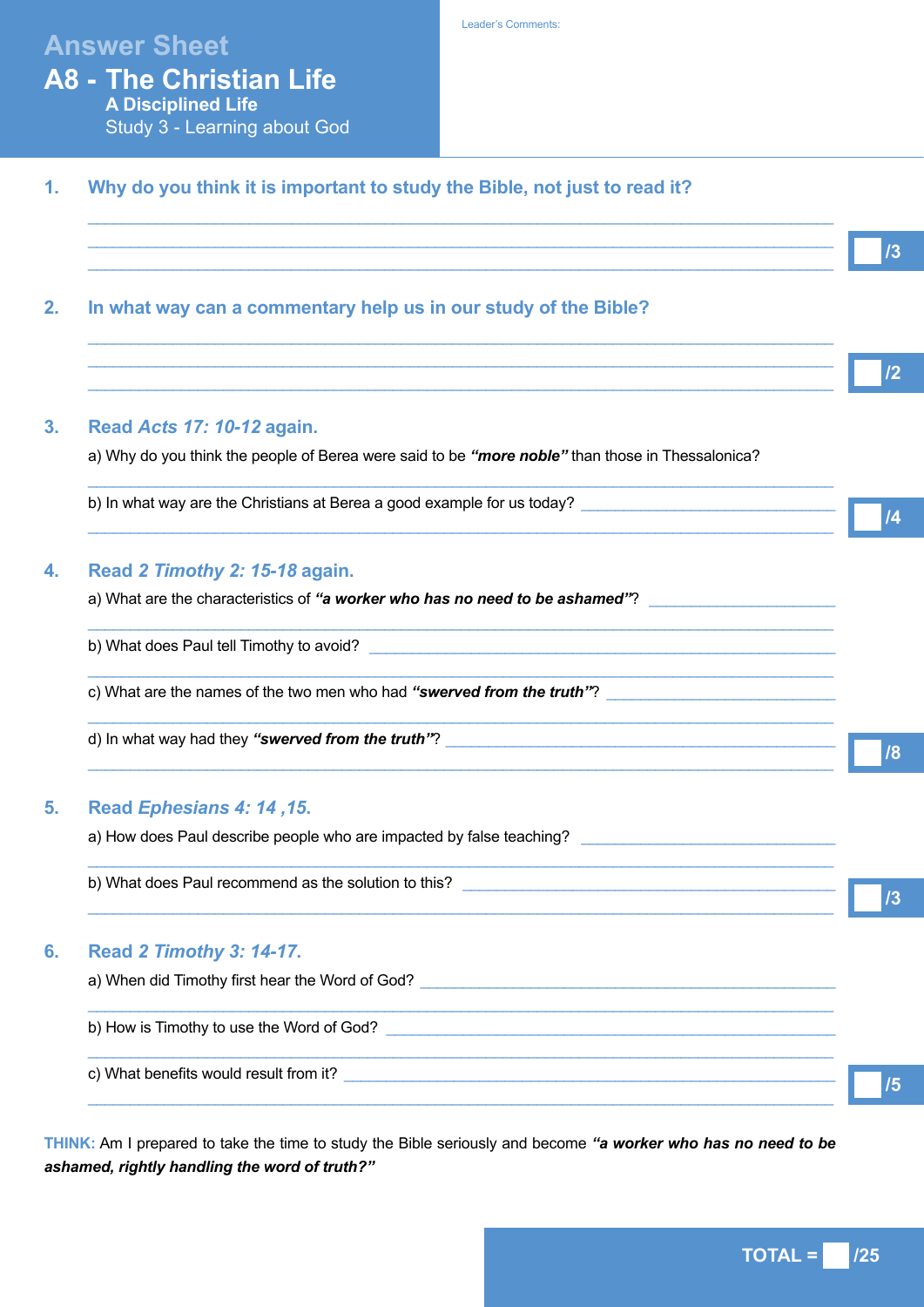| <b>Answer Sheet</b>            |
|--------------------------------|
| <b>A8 - The Christian Life</b> |
| <b>A Disciplined Life</b>      |
| Study 4 - Giving to God        |

**1. Answer the following questions:**

a) Write a sentence to explain what 'tithing' meant for the Israelites.

# $\_$  ,  $\_$  ,  $\_$  ,  $\_$  ,  $\_$  ,  $\_$  ,  $\_$  ,  $\_$  ,  $\_$  ,  $\_$  ,  $\_$  ,  $\_$  ,  $\_$  ,  $\_$  ,  $\_$  ,  $\_$  ,  $\_$  ,  $\_$  ,  $\_$  ,  $\_$  ,  $\_$  ,  $\_$  ,  $\_$  ,  $\_$  ,  $\_$  ,  $\_$  ,  $\_$  ,  $\_$  ,  $\_$  ,  $\_$  ,  $\_$  ,  $\_$  ,  $\_$  ,  $\_$  ,  $\_$  ,  $\_$  ,  $\_$  , b) What were the money and goods that were collected used for?  $\_$  ,  $\_$  ,  $\_$  ,  $\_$  ,  $\_$  ,  $\_$  ,  $\_$  ,  $\_$  ,  $\_$  ,  $\_$  ,  $\_$  ,  $\_$  ,  $\_$  ,  $\_$  ,  $\_$  ,  $\_$  ,  $\_$  ,  $\_$  ,  $\_$  ,  $\_$  ,  $\_$  ,  $\_$  ,  $\_$  ,  $\_$  ,  $\_$  ,  $\_$  ,  $\_$  ,  $\_$  ,  $\_$  ,  $\_$  ,  $\_$  ,  $\_$  ,  $\_$  ,  $\_$  ,  $\_$  ,  $\_$  ,  $\_$  , **2. The first Christians, in Jerusalem, were very generous and caring in their attitudes towards each other. Read** *Acts 4: 32-35* **and write in your own words, what they did to help their brothers and sisters who were in need.**  $\_$  ,  $\_$  ,  $\_$  ,  $\_$  ,  $\_$  ,  $\_$  ,  $\_$  ,  $\_$  ,  $\_$  ,  $\_$  ,  $\_$  ,  $\_$  ,  $\_$  ,  $\_$  ,  $\_$  ,  $\_$  ,  $\_$  ,  $\_$  ,  $\_$  ,  $\_$  ,  $\_$  ,  $\_$  ,  $\_$  ,  $\_$  ,  $\_$  ,  $\_$  ,  $\_$  ,  $\_$  ,  $\_$  ,  $\_$  ,  $\_$  ,  $\_$  ,  $\_$  ,  $\_$  ,  $\_$  ,  $\_$  ,  $\_$  ,  $\_$  ,  $\_$  ,  $\_$  ,  $\_$  ,  $\_$  ,  $\_$  ,  $\_$  ,  $\_$  ,  $\_$  ,  $\_$  ,  $\_$  ,  $\_$  ,  $\_$  ,  $\_$  ,  $\_$  ,  $\_$  ,  $\_$  ,  $\_$  ,  $\_$  ,  $\_$  ,  $\_$  ,  $\_$  ,  $\_$  ,  $\_$  ,  $\_$  ,  $\_$  ,  $\_$  ,  $\_$  ,  $\_$  ,  $\_$  ,  $\_$  ,  $\_$  ,  $\_$  ,  $\_$  ,  $\_$  ,  $\_$  ,  $\_$  , **3.** *1 Corinthians 16: 1-3* **contains Paul's instructions to the church about** *"the collection for the saints"***. (i.e. the Christians)** a) Write out the phrase which tells us that the collection was to be regular.  $\_$  ,  $\_$  ,  $\_$  ,  $\_$  ,  $\_$  ,  $\_$  ,  $\_$  ,  $\_$  ,  $\_$  ,  $\_$  ,  $\_$  ,  $\_$  ,  $\_$  ,  $\_$  ,  $\_$  ,  $\_$  ,  $\_$  ,  $\_$  ,  $\_$  ,  $\_$  ,  $\_$  ,  $\_$  ,  $\_$  ,  $\_$  ,  $\_$  ,  $\_$  ,  $\_$  ,  $\_$  ,  $\_$  ,  $\_$  ,  $\_$  ,  $\_$  ,  $\_$  ,  $\_$  ,  $\_$  ,  $\_$  ,  $\_$  , b) Which words suggest that the amount which a person gives may vary, from week to week?  $\Box$  . The contribution of the contribution of the contribution of the contribution of the contribution of the contribution of the contribution of the contribution of the contribution of the contribution of the contributi c) Write out the words which instruct us that ALL the members of the church were to contribute.  $\Box$  . The contribution of the contribution of the contribution of the contribution of the contribution of the contribution of the contribution of the contribution of the contribution of the contribution of the contributi d) Where was the collection to be taken to? **4. Read the instructions which Jesus gave His disciples about 'giving', in** *Matthew 6: 1-4***.** a) Which instrument did Jesus say they were not to sound? b) What do you think this means? c) Complete the missing words: *"Do not let your \_\_\_\_\_\_\_\_\_\_ hand know what your \_\_\_\_\_\_\_\_\_\_ hand is doing"*. d) What does this saying mean? e) Who sees our secret giving? f) What will the Father do if we give secretly? **5. Read** *Luke 21: 1–4* **and complete the grid to contrast what Jesus observed. Rich people A poor widow** gave out of their example and their gave gave small copper coins out of her still had money left for themselves gave that she had. **6. Read** *2 Corinthians 9: 7* **and write TRUE or FALSE after the following statements:** a) Giving is a matter of the heart. b) The church leaders can tell Christians how much they ought to give. c) God loves a cheerful giver. **THINK:** Reflect on your giving in the light of what you have learned from this study. **TOTAL = /25 UNIT TOTAL = /100**  Return your completed answer sheet to: **©** Bible Educational Services.

**08/2022**

**/4**

**/3**

**/4**

**/7**

**/4**

**/3**

Visit **www.besweb.com** for information. Registered Charity UK CIO 1186004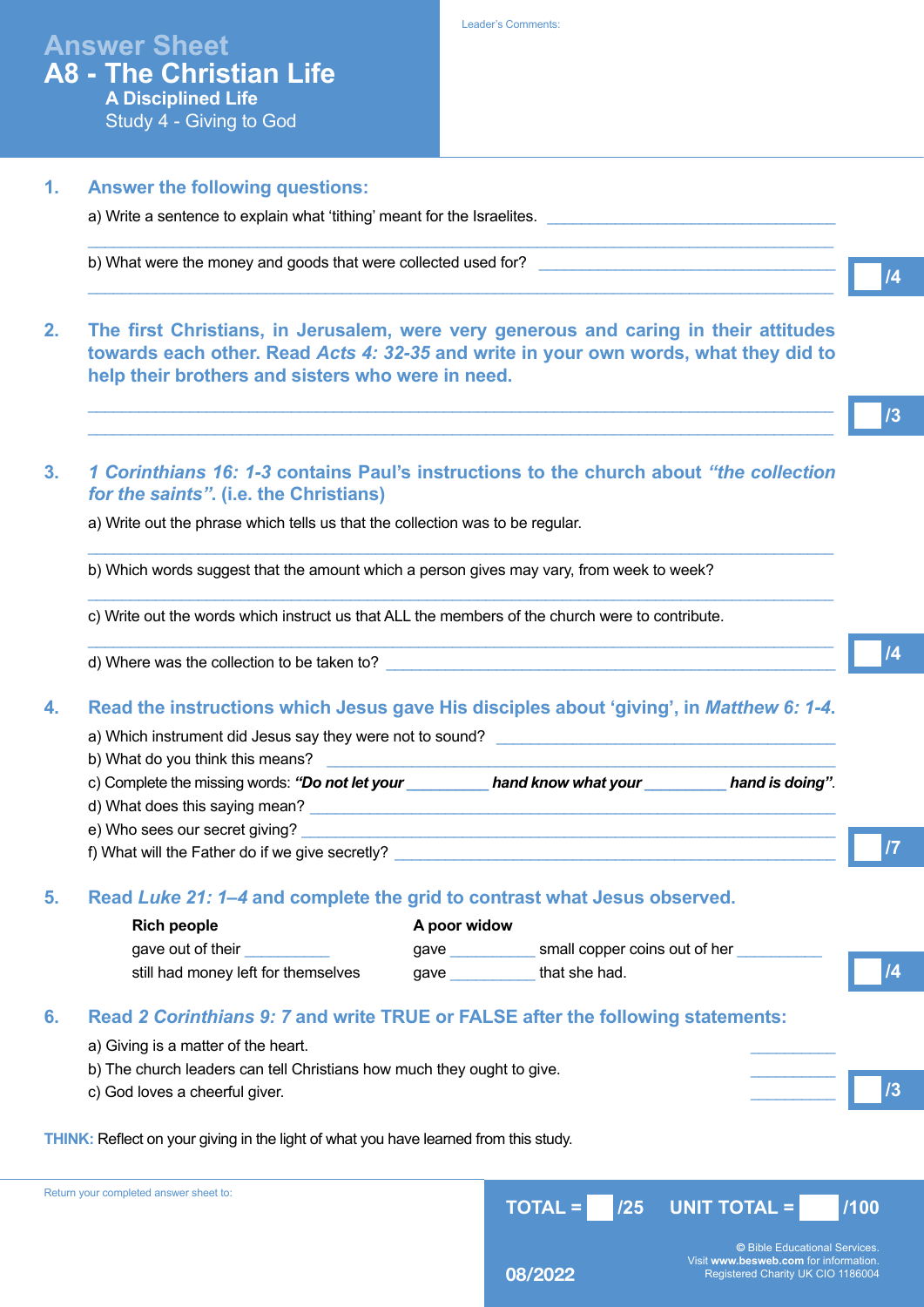

**A8 - The Christian Life A Disciplined Life** Study 3 - Learning about God

## **BIBLE READING: Acts 17: 10-12; 2 Timothy 2: 15-19**

### **KEY VERSE:**

**"Do your best to present yourself to God as one approved, a worker who has no need to be ashamed, rightly handling the word of truth."** 2 Timothy 2: 15

Now that you have become a believer, it will soon become clear to you that you have a new desire to read the Bible yourself. Reading the Bible on its own is very important. It makes it possible for God to speak to you, as we saw in the previous Study.

It is also very important for you to study the Bible. Studying the Bible is more than just reading it. It means coming to the Bible to ask questions and find answers. You should ask such questions as, "What do these words I have just read in the Bible mean?" and "What does the Bible teach about such things as - love, relationships, work, money, war?" To help you to understand and study the Bible more fully you will probably need some good books.

1. You should try to get a one-volume COMMENTARY on the Bible. A commentary is a book that comments on each passage of the Bible and helps us to find the meaning of it. There are several excellent one-volume commentaries available on the Bible.

2. Another book you will find useful is a BIBLE DICTIONARY or ENCYCLOPAEDIA. It contains information on all kinds of Bible subjects. These, along with the maps, charts, and diagrams, will help you in your Bible study.

There are various online Bible study tools available. Some of these are free, while others require a subscription. Here are some useful websites:

- https://www.biblegateway.com
- https://biblehub.com
- https://www.blueletterbible.org
- https://www.biblestudytools.com
- https://www.gotquestions.org

A word of caution: there is an abundance of online biblical material. While you can learn much by reading online articles, keep in mind that not everything you read is biblically sound. It's very easy to get false information from a source that looks reputable, especially if you're just learning how to understand the Bible for the first time. So, while you can learn a lot this way, you do need to make sure you also learn how to study the Bible for yourself. Read what they say, examine it against Scripture, and see if it makes sense. Read multiple, reputable sources.



Once you have these study tools, you will be able to sit down with a notebook and pen, turn to the section of the Bible you want to study in depth, then ask yourself questions to help you to understand what the passage is saying:

- Who wrote these words?
- Who are they writing/speaking to?
- Why did the author write this passage?
- What is this passage mostly about?
- What does this passage teach me about God's/Jesus' character?
- What should I learn from this passage?
- What should I do, or avoid doing?

The Bereans in the New Testament were commended for the fact that *"they received the word with all eagerness, examining the Scriptures daily to see if these things were so." (Acts 17: 11)* We should also pray that God will help us understand His Word. *(Psalm 119: 18)* We, too, should study the Bible so that we know what it teaches. Then we will be sure of two things. First of all, we will not be *"carried about by every wind of doctrine". (Ephesians 4: 14)* That means if we know what the Bible teaches we will not be confused by other people. Secondly, we will be able to help other people to understand what the Bible teaches.

As Paul encourages Timothy in *2 Timothy 2: 15*, (Key Verse), we too need to apply ourselves to the serious study of God's Word to become *"a worker who has no need to be ashamed, rightly handling the word of truth."* 

This is the third of five units on **The Christian Life.**